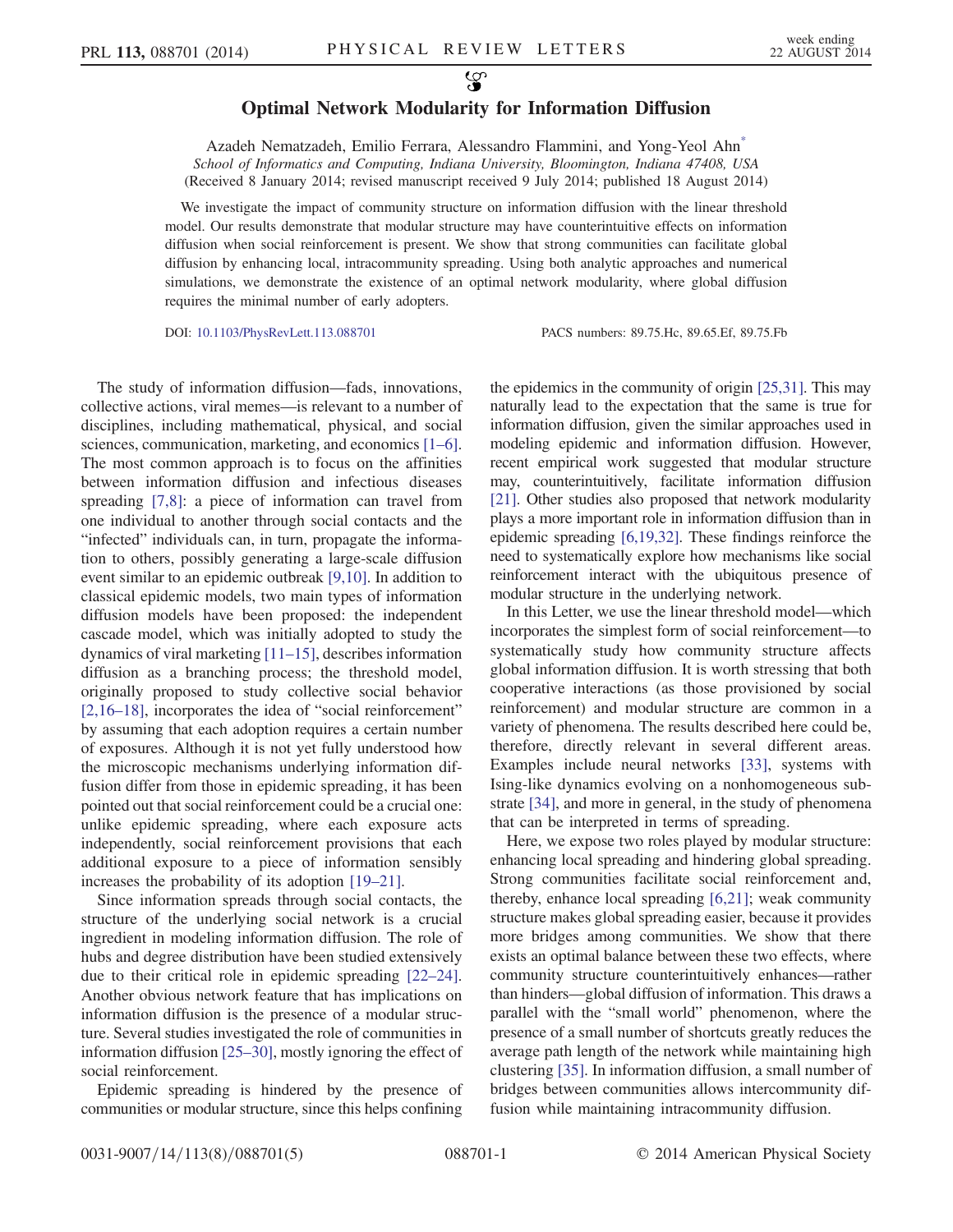We adopt the linear threshold model to account for recent observations and experiments that demonstrated the impact of social reinforcement in information diffusion [\[6,19](#page-4-10)–21]. Let us formally define the linear threshold model first. Consider a set of  $N$  nodes (agents) connected by  $M$ undirected edges. The state of an agent  $i$  at time  $t$  is described by a binary variable  $s_i(t) = \{0, 1\}$ , where 1 represents the "active" state and 0 the "inactive" one. At time  $t = 0$ , a fraction  $\rho_0$  of randomly selected agents, or "seeds," is initialized in the active state. At each time step, every agent's state is updated synchronously according to the following threshold rule:

$$
s_i(t+1) = \begin{cases} 1 & \text{if } \theta k_i < \sum_{j \in \mathcal{N}(i)} s_j(t), \\ 0 & \text{otherwise,} \end{cases}
$$

where  $\theta$  is the threshold parameter,  $k_i$  is the degree of node i, and  $\mathcal{N}(i)$  the set of i's neighbors. This rule implies that (i) the dynamics is deterministic, (ii) once a node becomes active, it will remain so forever, and (iii) if  $s_i(t + 1) = s_i(t)$ for all nodes, then the system is in a steady state. The linear threshold model exhibits various critical behaviors. For instance, there is a critical threshold parameter at which a single active node can trigger a macroscopic cascade [\[17\]](#page-4-14); there also exists a sharp transition, at a constant threshold parameter, from an inactive state where no diffusion occurs, to an active state with global diffusion, triggered at a critical fraction of initially active nodes [\[36\].](#page-4-15) In the following, we focus on the latter transition based on the number of seeds and let  $\theta$  remain constant.

To systematically investigate the impact of community structure, we prepare an ensemble of networks with two communities with a varying degree of strength, using the block-model approach [\[37](#page-4-16)–39]. First, half of the nodes are randomly selected and assigned to community A, and the other half are assigned to community B. Then,  $(1 - \mu)M$ links are randomly distributed among node pairs in the same community and  $\mu$ M are randomly distributed among node pairs that belong to different communities (see Fig. [1](#page-1-0)). The parameter  $\mu$  controls the strength of the community structure: a large value of  $\mu$  yields more links between the two communities and, thus, a weak community structure. Finally, we plant the seeds in A, assuming that the diffusion originates from the community A.

<span id="page-1-0"></span>

FIG. 1. Example of networks with different degrees of clustering  $\mu$  (0.03, 0.12, and 0.3 from left to right, respectively). Parameters values are set to  $N = 100$ ,  $M = 750$ , and  $n = 2$ .

Let us introduce two analytic approaches—mean-field (MF) and tree-like (TL) approximations—to understand the behavior of our system. We first assume that the underlying network has a given degree distribution  $p(k)$  but is, otherwise, random. We aim to compute the final density of active nodes  $(\rho_{\infty})$  given the initial density of seeds  $(\rho_0)$ . When there is no community structure, using the meanfield approximation,  $\rho_{\infty}$  can be computed as the smallest stable solution of the equation

<span id="page-1-1"></span>
$$
\rho_{\infty} = \rho_0 + (1 - \rho_0) \sum_{k=1}^{\infty} p(k) \sum_{m=\lceil \theta k \rceil}^{k} {k \choose m} \rho_{\infty}^m (1 - \rho_{\infty})^{k-m}.
$$
\n(1)

The probability that a node of degree  $k$  is in the active state at stationarity is the sum of two contributions (i) the probability that the node is active at  $t = 0 \ (\rho_0)$ , and (ii) the probability that the node is not active at  $t = 0 (1 - \rho_0)$  but has at least  $\theta k$ active neighbors at  $t = \infty$  (the second summation). The sum over k accounts for the different degrees a node may have. The equation can be solved iteratively.

Now, let us extend Eq. [\(1\)](#page-1-1) to deal with networks with communities. While it is easy to generalize it for arbitrary configurations of communities, here, we focus on the case with two communities. In such a case, the equations for the fraction of active nodes  $\rho^A$  (respectively,  $\rho^B$ ) in the community  $A$  (respectively,  $B$ ) can be written as

<span id="page-1-2"></span>
$$
\rho_{\infty}^{A(B)} = \rho_0^{A(B)} + (1 - \rho_0^{A(B)}) \sum_{k=1}^{\infty} p(k)
$$

$$
\times \sum_{m=\lceil \theta k \rceil}^{k} {k \choose m} (q^{A(B)})^m (1 - q^{A(B)})^{(k-m)}, \qquad (2)
$$

where  $\rho_0^{A(B)}$  $\frac{d^{(B)}}{d^{(B)}}$  is the density of seeds in the community  $A(B)$ , and  $q^{A(B)} = (1 - \mu)\rho_{\infty}^{A(B)} + \mu \rho_{\infty}^{B(A)}$  is the probability that a neighbor of a node is active which is the sum of (i) the neighbor of a node is active, which is the sum of (i) the probability that the neighbor is in the same community  $(1 - \mu)$  and is active  $(\rho_{\infty}^{A(B)})$ , and (ii) the probability that it is in the other  $B(A)$  community ( $\mu$ ) and is active  $(\rho_{\infty}^{B(A)})$ .<br>Finally  $\rho_{\alpha} = (\rho_{\alpha}^{A} + \rho_{\alpha}^{B})/2$ Finally,  $\rho_{\infty} = (\rho_{\infty}^A + \rho_{\infty}^B)/2$ .<br>A more sonbisticated fram

A more sophisticated framework adopts the TL approximation [\[26,40\]](#page-4-17). It approximates the underlying network with a tree of infinite depth and assumes that the nodes at level *n* are only affected by those at level  $n - 1$ . The fraction of active nodes in community  $A(B)$  is computed fraction of active nodes in community  $A(B)$  is computed using an auxiliary variable  $y_\infty^{A(B)}$  obtained by the following iteration over all the levels in the tree

$$
y_{n+1}^{A(B)} = \rho_0^{A(B)} + (1 - \rho_0^{A(B)}) \sum_{k} \frac{k}{z} p(k)
$$
  
 
$$
\times \sum_{m=\lceil \theta k \rceil}^{k-1} {k-1 \choose m} (\bar{y}_n^{A(B)})^m (1 - \bar{y}_n^{A(B)})^{k-1-m}, \quad (3)
$$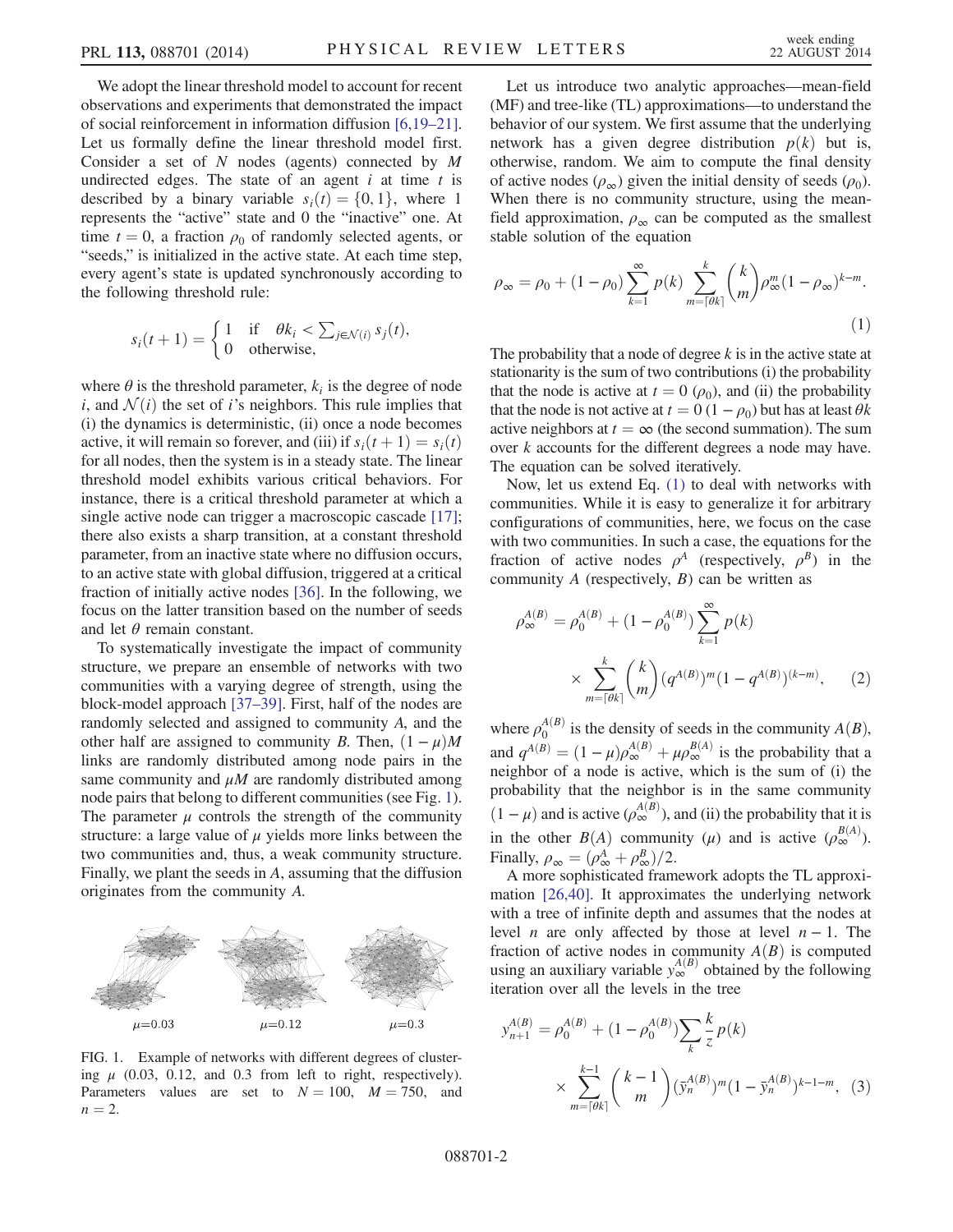where z is the average degree and  $\bar{y}_n^{A(B)} = (1 - \mu) y_n^{A(B)} + \mu y_n^{B(A)}$  The fraction of active nodes is  $(1 - \mu)y_n^{A(B)} + \mu y_n^{B(A)}$ . The fraction of active nodes is given by given by

$$
\rho_{\infty}^{A(B)} = \rho_0^{A(B)} + (1 - \rho_0^{A(B)}) \sum_{k=0}^{\infty} p(k)
$$

$$
\times \sum_{m=\lceil \theta k \rceil}^{k} {k \choose m} (y_{\infty}^{A(B)})^m (1 - y_{\infty}^{A(B)})^{k-m}.
$$
 (4)

Now, we address the issue of how communities affect information diffusion by first highlighting the trade off due to the strength of communities. As  $\mu$  decreases, nodes in A have increasingly more neighbors in A. Thus, the number of seed nodes to which nodes in A are exposed also increases because the seeds exist only in A  $(\rho_0^A = 2\rho_0)$ <br>and  $\rho^B = 0$ ). In other words, strong communities enhance and  $\rho_0^B = 0$ ). In other words, strong communities enhance<br>local spreading. By contrast, the spreading in community B local spreading. By contrast, the spreading in community B is triggered entirely by the nodes in A, as  $\rho_0^B = 0$ .<br>Therefore larger u (smaller modularity) helps the spreading Therefore, larger  $\mu$  (smaller modularity) helps the spreading of the contagion to community B. The fact that large modularity (smaller  $\mu$ ) facilitates the spreading in the originating community, but small modularity (larger  $\mu$ ) helps intercommunity spreading, raises the following question: is there an optimal modularity that facilitates both intracommunity and intercommunity spreading?

Figure [2](#page-2-0) demonstrates that there is, indeed, a range of values of  $\mu$  that enables both. In the blue range ("local"), strong cohesion allows intracommunity spreading in the originating community  $A$ ; in the red range ("global"), weak modular structure allows intercommunity spreading from A to B. The interval where blue and red overlap (purple, "optimal") provides the right amount of modularity to enable global diffusion. Here, the modularity is large

<span id="page-2-0"></span>

FIG. 2 (color online). The tradeoff between intracommunity and intercommunity spreading. Stronger communities (small  $\mu$ ) facilitate spreading within the originating community (local), while weak communities (large  $\mu$ ) provide bridges that allow spreading between communities (global). There is a range of  $\mu$  values that allow both (optimal). The blue squares represent  $\rho_{\infty}^{A}$ , the final density of active nodes in the community A, and the red circles represent  $\rho^B_{\infty}$ . The parameters for the simulation are  $\rho_0 = 0.17$ ,  $\theta = 0.4$ ,  $N = 131056$ , and  $z = 20$ .

enough to initiate the local spreading and small enough to induce intercommunity spreading. If  $\mu$  is too small, the contagion cannot propagate into  $B$ , even if  $A$  is fully saturated, because there are not enough intercommunity bridges. If  $\mu$  is too large, although there are enough bridges,  $\rho^B_\infty \simeq 0$  because the modularity is too small to initiate intracommunity spreading from A.

Let us analyze the issue in more detail. Figure [3](#page-2-1) summarizes our results, derived analytically by MF and TL approximations, and by numerical simulations. In our numerical simulations, we compute the mean of  $\rho_{\infty}$  across

<span id="page-2-1"></span>

FIG. 3 (color online). (a) Phase diagram of the threshold model in the presence of community structures with  $N = 131 056$ ,  $z = 20$ , and  $\theta = 0.4$ . There are three phases: no diffusion (white), local diffusion that saturates the community A (blue, light-gray), and global diffusion (red, dark-gray). The dotted and dashed lines indicate the values of  $\rho_0$  shown in (b) and (c). (b) Cross sections of the phase diagram [dotted lines in (a)]. TL approximations (solid lines) show excellent agreement with the simulation while MF approximations (dotted lines) overestimate the possibility of global diffusion. (c) Cross sections represented by dashed lines in (a).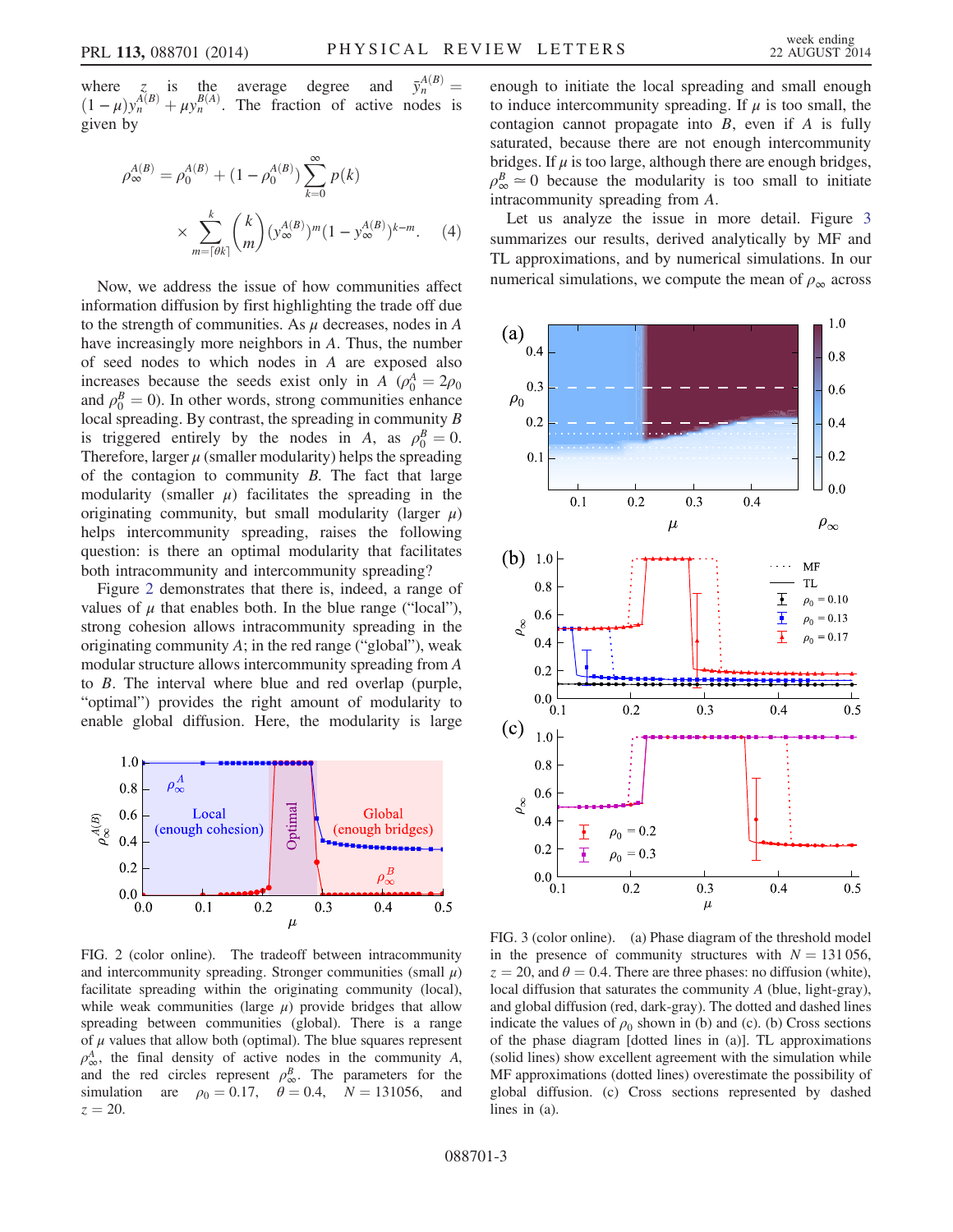1000 runs of the model, each assuming a different realization of the network and of the seed nodes. We fix the threshold ( $\theta = 0.4$ ) throughout all simulations. We discuss the effect of threshold and other parameters, including number of communities and more general degree distributions in the Supplemental Material [\[41\]](#page-4-18).

Figure [3\(a\)](#page-2-1) shows the phase diagram with three phases: no diffusion (white), local diffusion (blue, light-gray), and global diffusion (red, dark-gray). As expected, a cross section for  $\mu$  = const shows that  $\rho_{\infty}$  is an increasing function of  $\rho_0$ . The system undergoes a sharp transition for a broad range of values of  $\mu$ , including the case in which communities are absent ( $\mu = 1/2$ ) [\[36\]](#page-4-15). The behavior of  $\rho_{\infty}$ as a function of  $\mu$  is more interesting, in that it exhibits qualitatively different patterns depending on  $\rho_0$ .

Figures [3\(b\)](#page-2-1) and [3\(c\)](#page-2-1) illustrate a set of possible scenarios, using both numerical simulations and analytic calculations. For small values of  $\rho_0$  (black,  $\rho_0 = 0.10$ ), nodes are hardly activated even in the originating community; the activation essentially fails to propagate, regardless of  $\mu$ . By increasing  $\rho_0$  (blue,  $\rho_0 = 0.13$ ), one reaches a threshold where the contagion can spread to the whole originating community if  $\mu$  is sufficiently small. However, when a critical value of  $\mu$  is exceeded, the internal connectivity becomes insufficient to spread the contagion to the whole originating community. As the originating community is not saturated, the diffusion does not spread to the other community as well. In this situation, there is no overlap between the blue and red area in Fig. [2.](#page-2-0)

A larger value of  $\rho_0$  (red,  $\rho_0 = 0.17$ ) finally allows the global diffusion. The range of values of  $\mu$  that allows full activation in the originating community is even further extended (fewer internal links are needed), until a sufficient number of links can be spared to induce full activation in the second one. If, however, the number of intracommunity links becomes too small (large  $\mu$ ), the activation fails to spread in the originating community, and therefore, it cannot be transmitted over the entire network, despite the increased number of cross-community links. The above reflects in a finite, intermediate range of community strength that allows global spreading.

Even larger values of  $\rho_0$  (red and magenta) simply extend the range of  $\mu$  for which the activation of the entire network is achieved. When  $\rho_0$  becomes larger than the critical value for the transition in networks without communities, increasing  $\mu$  never blocks the local spreading, and thus, the global diffusion always happens as long as the network has enough bridges. Notice that  $\rho_{\infty}$  is always larger for intermediate values of  $\mu$  with respect to the no-community case ( $\mu = 1/2$ ), and indeed, full activation can be obtained in an ample set of values of  $\rho_0$  if  $\mu$  is properly chosen. The smallest value of  $\mu$  that allows full activation of the second community is essentially independent of  $\rho_0$ , if  $\rho_0$  is sufficiently large: once the first community is fully active, it is only a matter of providing sufficient external links; therefore, the precise value of  $\rho_0$  does not matter. Specifically, using the TL formulation and the present value of  $\theta$ , we obtained that  $\mu_c \approx 0.2175$  requires the minimal amount of seeds compatible with global diffusion. The value of  $\mu$  for which the decay of  $\rho_{\infty}$  sets in, instead, results from not having sufficient internal links to achieve full activation of the originating community given the initial seed. The value of  $\mu$  depends, therefore, on  $\rho_0$ .

Although, here, we present results only for the case of random networks with two communities and a specific value of  $\theta$ , our results are more general. In the Supplemental Material [\[41\],](#page-4-18) we provide evidence that our results are robust under changes in the number of communities and assuming degree distributions more general than that induced by the random arrangement of links described above. Our results include experiments run on Lancichinetti-Fortunato-Radicchi benchmark graphs [\[38\]](#page-4-19) that provision for a power law degree distribution both for the degree and the size of multiple communities. It is also worth stressing that both the MF and TL methods are flexible enough to handle arbitrary (and communityspecific) degree distributions, and arbitrary intercommunity connectivity patterns. To adapt MF to this general case, one would need to replace [e.g., in the equation for  $\rho^A_{\infty}$  in Eq. [\(2\)](#page-1-2)]  $p(k)$  with the specific degree distribution of community A and  $q^A$  with  $\sum_{J \in \mathcal{C}} p_{AJ} \rho_{\infty}^J$ , where C is the set of communities and  $p_{AI}$  is the probability that a link departing from a node in A ends in J. In the Supplemental Material [\[41\],](#page-4-18) we also provide evidence that our results are qualitatively unchanged by varying the system size  $N$ , the average degree z, and other parameters. Finally, our results are also robust for changes in the threshold  $\theta$  for a pretty wide range of values (see Supplemental Material [\[41\]\)](#page-4-18).

In summary, our analysis shows that there exists an optimal strength of community structure that facilitates global diffusion. We demonstrate that the presence of the right amount of community structure may, counterintuitively, enhance the diffusion of information rather than hinder it. A tight community, with its high level of internal connectivity, can act as an incubator for the localized information diffusion and help to achieve a critical mass. Information can then spread outside the community effectively as long as sufficient external connectivity is guaranteed. Our results enrich the growing body of literature that stresses the influence of the community structure in a large number of processes, including epidemics, viral marketing, opinion formation, and information diffusion. Our findings can be generalized, and offer insights for understanding recent empirical observations, such as the counterintuitive behavior of information diffusion in clustered networks [\[21\],](#page-4-9) or the strong link between viral memes and the community structures in Twitter [\[6,32\]](#page-4-10). Further work is needed to understand how our observations hold if different mechanisms of transmission are considered, or a